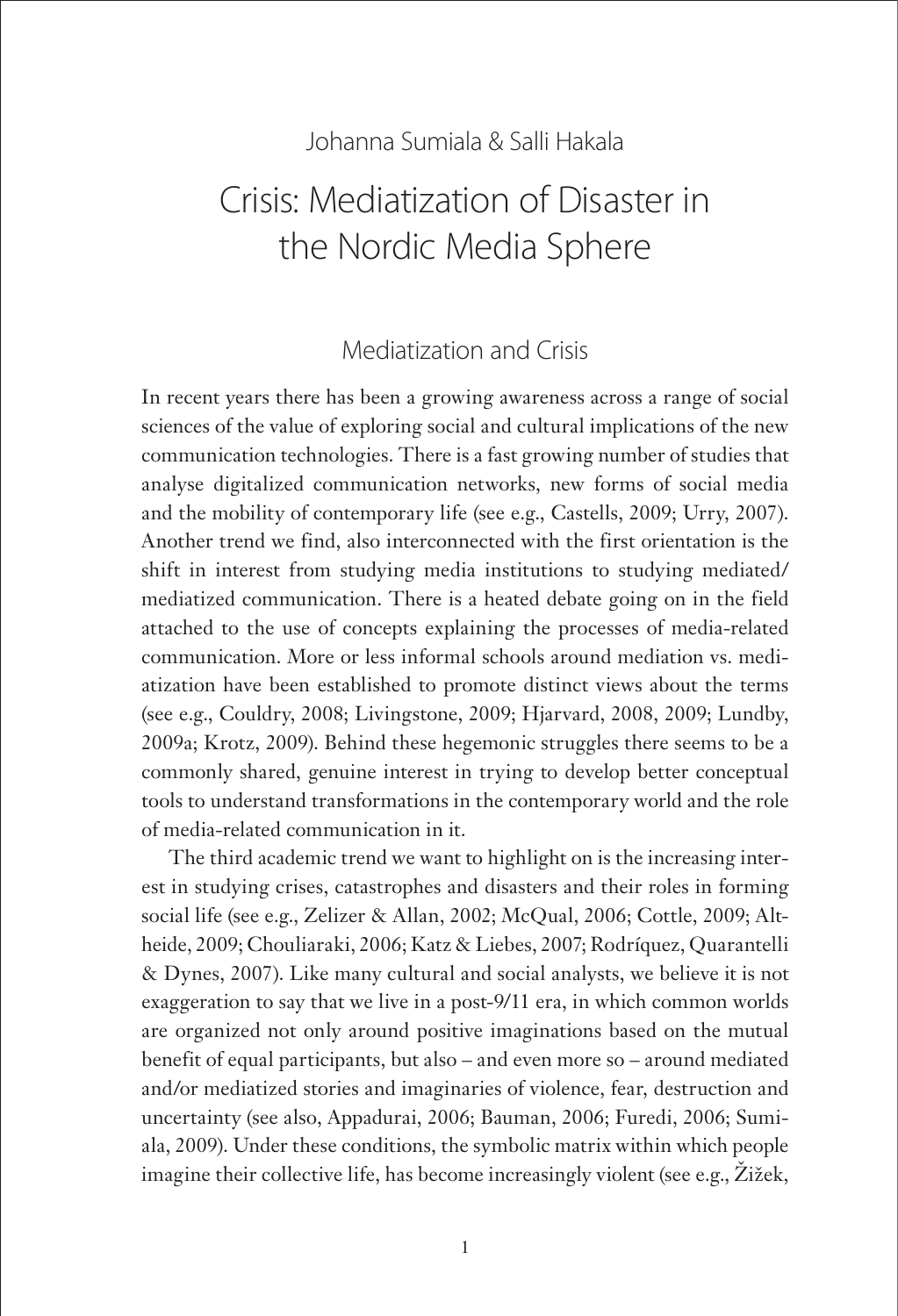2008; Butler, 2003). This challenges media and communication theory to take destructive and disruptive potentials embedded in media-related communication even more seriously (Cottle, 2006a, 2006b).

In this article our aim is to bring these three contemporary orientations of research: transformations in formation of social life through new communication technologies, an approach to communication as a heavily mediated/ mediatized process, and the study of communication in crises, catastrophes and disasters into interplay with each other. More specifically, we focus our discussion on the *mediatization of crisis* in the media. In line with Schulz (2004), Hjarvard (2008), Krotz (2009) and Lundby (2009a) and many other scholars, we undertake the concept of mediatization as a key for analysing media-related communication in disaster conditions. As Lundby (2009b, 298) argues:

Although not the source, the way war and other serious global crises are reported and shaped through mediatizing techniques (Cottle, 2008a) may make a significant difference to the outcome and change the course of the event.

#### Six cases

In this article we discuss mediatization of crisis by looking specifically at three aspects connected with mediatization. Our first category is mediatization of social performance in the time of crisis, that is "*mediatization of media*" as Krotz (2009: 22) formulates it; secondly, we turn to *mediatization of the victimizer*, and the third aspect of discussion concerns the *mediatization of the victim*. This article is based upon our previous empirical case studies on crisis, communication and the media. Our work consists of several independent studies and projects that analyse different types of crises ranging from the MV Estonia passenger vessel disaster and the Asian Tsunami to the Jokela and Kauhajoki school shootings in Finland (Sumiala-Seppänen & Stocchetti, 2005; Huhtala & Hakala, 2007; Hakala & Seeck, 2009; Pantti & Sumiala, 2009; Sumiala & Tikka, 2009; Sumiala, 2009; Hakala & Pedak, 2010). In this article we emphasise the discussion on mediatization through the analysis of six different crises. Our cases include:

1) The MV Estonia passenger vessel disaster on 28.9.1994. It resulted in the greatest toll of human life in the Baltic Sea in times of peace: 989 passengers, from 17 countries. Total 852 victims died: Missing 737 and Identified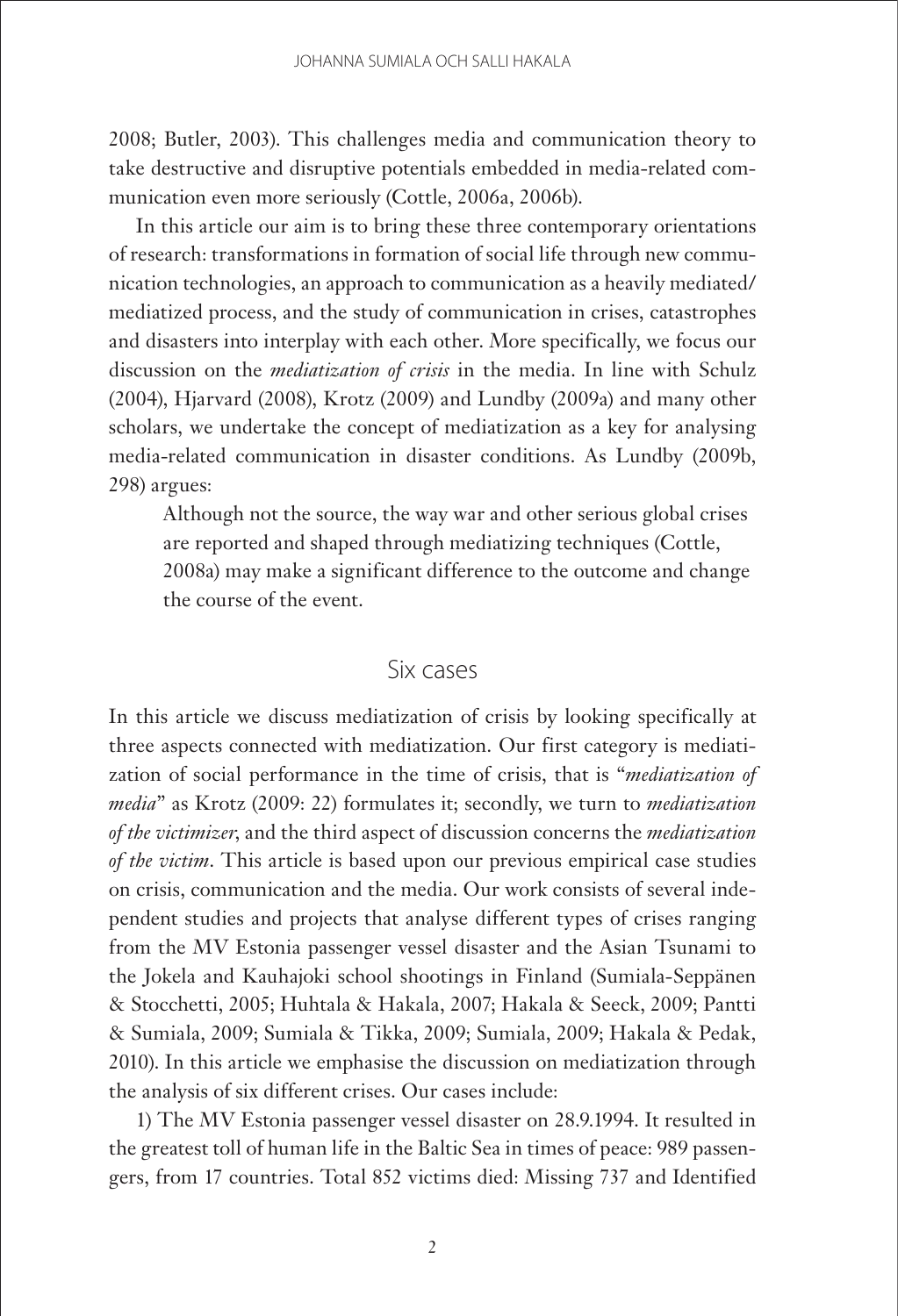bodies 95; Rescued 137. Death victims from Sweden 501; from Estonia 284 and from Finland 10.

2) Murder of Swedish Minister for Foreign Affairs Anna Lindh. Minister Anna Lindh was stabbed to death on 10.9.2003 in the department store NK where she was shopping with her friend. The killer was caught on September 24 and a court condemned him to a life sentence.

3) The Tsunami Indian Ocean earthquake and subsequent tsunami on 26.12. 2004. In total 286 000 people were killed in one of the worst natural disasters in history, mainly in Aceh province in Indonesia, although Sri Lanka, India and Thailand also suffered heavy losses in human lives due to the disaster. Thousands of tourists were killed from Western Countries; death victims from Finland 178, from Sweden 543, and from Norway 84.

4) The water crisis in the town of Nokia in south-western Finland from 28.11.2007-16.3.2008. An exceptionally long time, a period of three months, 8 000 people were taken ill and the everyday life of thousands of residents was made difficult due to contaminated water.

5) The Jokela school shooting on 7.11. 2007. At a high school where there were 500 students mostly between the ages of 13-18 students and staff. An 18 year old gunman killed 9 people: the head master and the official nurse of the school, one adult student and five school mates who were 16-18 years old and himself.

6) The Kauhajoki school shooting on 23.9. 2008. The University of Applied Sciences where there were 250 students mostly from 20-30 years old and staff members. A 22-year old gunman killed 11 people: eight students, one teacher and himself.

The six crises can be categorized distinctively according to: i) the level of the crisis (local, national, global or even glocal); ii) the cause of the crisis (nature, accident, human caused), and iii) the type of crisis (environmental, political, social, economical or cultural). In many cases the categories overlap. We acknowledge that there is a slight "Finnish bias" in the material. The disasters analysed in this context have taken place in Finland in four cases out of six; also a large amount of the empirical material (media material and interviews) have been gathered from the Finnish media (electronic, print, web) and from Finnish officials (police, non-governmental organizations, state and communal officials). However, we have also included cases that have had a large social impact in other Nordic countries as well. The murder of Anna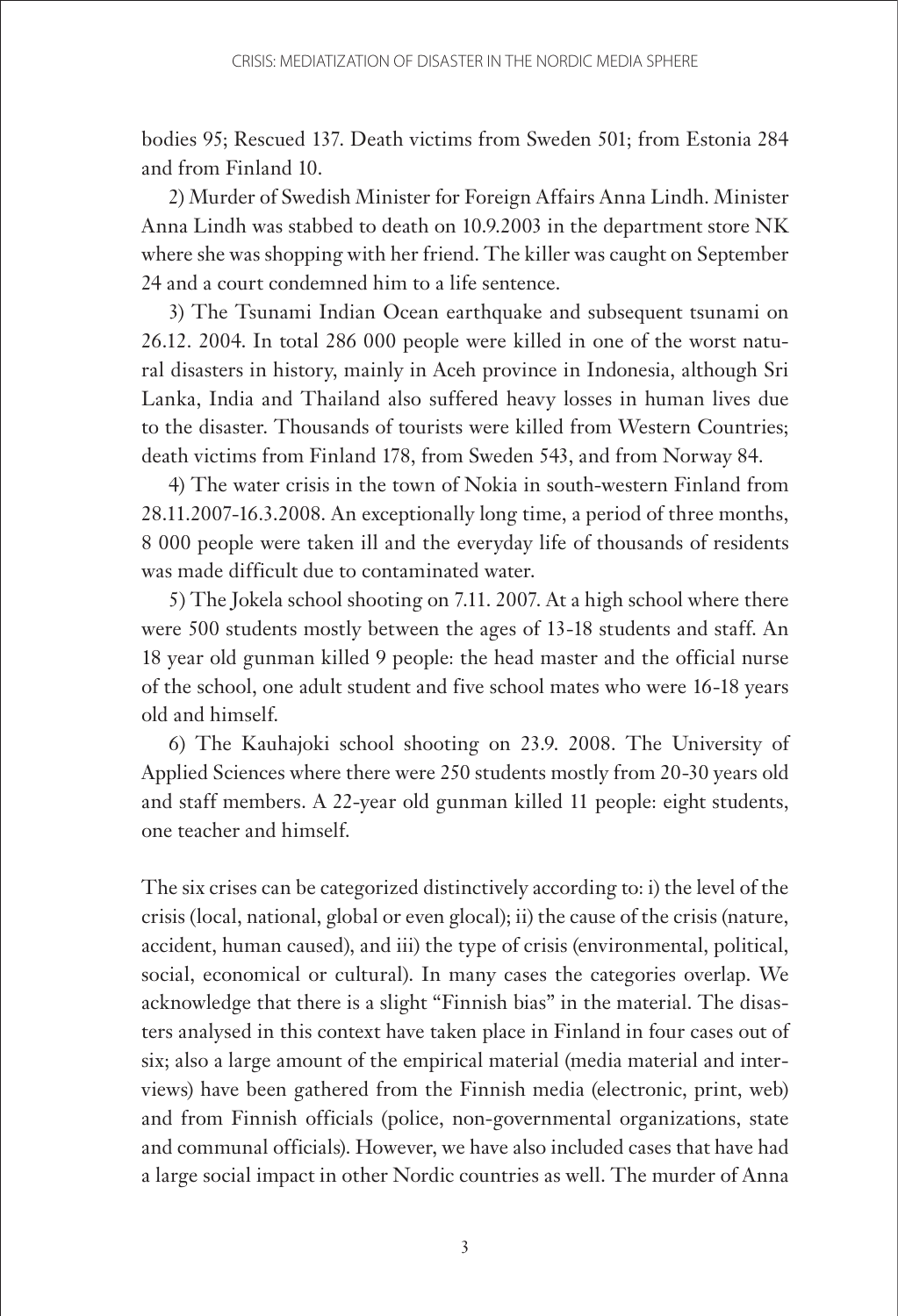Lindh was characteristically a Swedish national tragedy, although it was also covered widely in other neighbouring countries like Finland (see e.g., Sumiala-Seppänen & Stocchetti, 2005). The MV Estonia passenger vessel disaster and the Asian Tsunami were disasters that affected several countries (see e.g., MV Estonia, Final Report, 1997; Raittila, 1996; Hillve & Weibull, 1996; Kivikuru & Nord, 2009). In the Estonia disaster the majority of victims were Swedish, Estonian and Finnish, and in the Tsunami there were also hundreds of victims from the Nordic countries. The reason to choose namely these crises is that they represent different types of catastrophes; there is a murder of the politician, two hate crimes, a natural catastrophe and a ship accident. We have also included the Nokia water crisis, because even though it was considered a serious disaster, it was never transformed into a mediatized crisis in the same way as the other cases (Seeck, Lavento & Hakala, 2008). In the conclusion we will discuss the Nokia case as an exception to the mediatization rule and consider what we can learn from it. By looking for variety in the material we hope to find richer empirical evidence for understanding the workings of mediatization in the time of crisis. We ask: how do these empirical cases help us to understand the workings of mediatization in today's media saturated world?

## Mediatization: A definition

Before getting into detailed analysis on the processes and techniques of mediatization in the time of crisis we need to define more specifically what is meant here by the concept of mediatization. We begin with Friedrich Krotz's (2009: 24) definition:

*Mediatization* thus should be defined as a historical, ongoing, longterm process in which more and more media emerge and are institutionalized. *Mediatization* describes the process whereby communication refers to media and uses media so that media in the long run increasingly become relevant for the social construction of everyday life, society and culture as a whole. (Emphasis original.)

According to Krotz (2009: 27) mediatization is a process that has several preconditions. The processes of mediatization require other meta- (or should we say mega!) processes such as globalization, individualization, urbanization and commercialization (see also, Giddens, 1990; Beck, 1997). So it is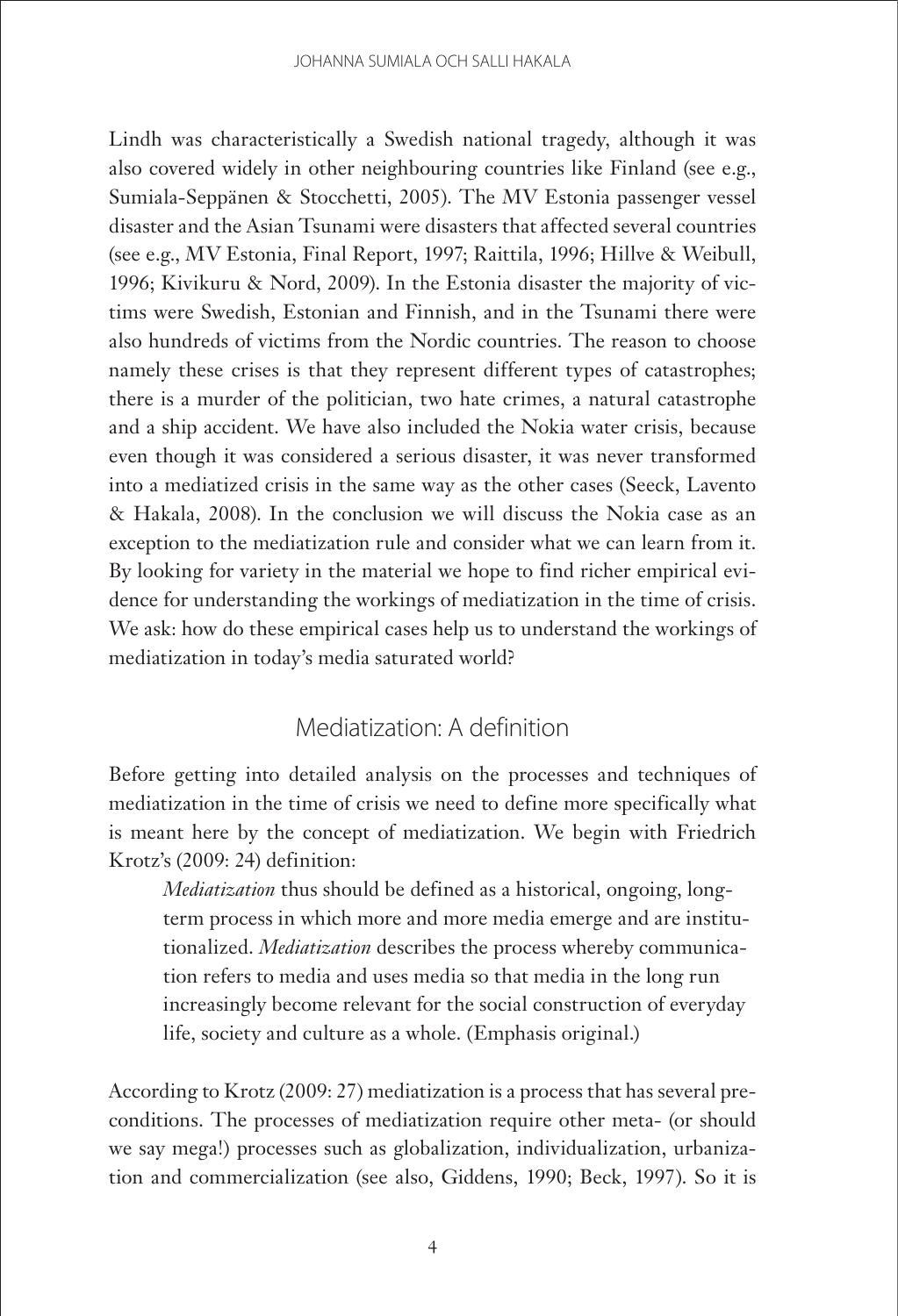a historical concept, relevant specifically for the analysis of contemporary media-related social and cultural practices. In today's world mediatization means that our social and cultural life has become heavily influenced and shaped by the media on all levels: private, social and public. The media impacts our everyday life, it shapes our work and leisure, it affects how we form and maintain our social relations, how we establish groups and construct individual and social identities, and how our organizations and institutions function in private as well as on the public level in politics and the economy (see also, Krotz, 2009: 24).

Furthermore, Schulz (2004) proposes four different aspects of mediatization we find useful for our analysis here (cf. Schofield Clark, 2009: 87):

- 1) Media extend the natural limits of human communication capacities;
- 2) the media provide a substitute for social activities and social institutions;
- 3) media amalgamate with various non-media activities in social life, and
- 4) actors and organizations of all sectors of society accommodate to the media logic.

In this article mediatization refers to the idea that we experience conflicts, crises and disasters more and more through and in the media. The logic of mediatized communication – media logic – also has the power to influence us as individuals communicating about the crisis and experiencing the crisis as victimizers, victims, witnesses or bystanders (see e.g., Lundby, 2009b). Mediatization also shapes social and cultural practices activated in the crisis condition such as rituals of mourning (see e.g., Pantti & Sumiala, 2009).

Finally, mediatization has the power to make official institutions and non-governmental organizations adjust and accommodate to the media logic as these organizations try to manage the crisis (see e.g., McQuail, 2006; Cottle, 2005, 2006b, 2009). In this sense mediatization can make a significant difference to the outcome and change the course of the crisis (Lundby, 2009b: 298). To simplify, when discussing mediatization we have to take into account at least following variables:

- a) The type of the news event that thrusts mediatization process on move (accident, natural catastrophe, violent attack);
- b) the source that begins to mediatize the message (institutional media organization, officials, social media, people), and
- c) the type of the audience that is affected by a mediatized crisis (local, national, global, glocal).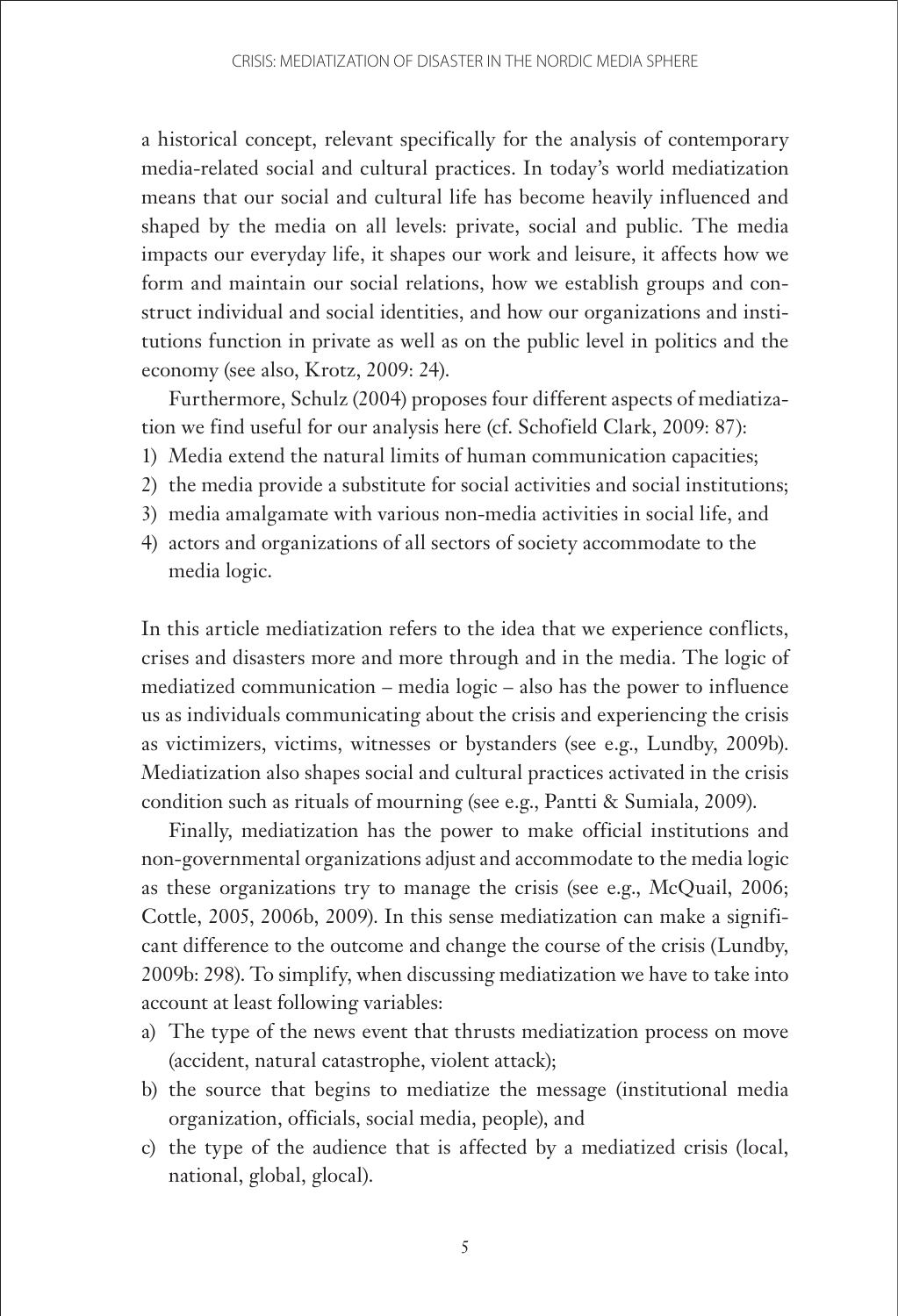## Mediatization of media

If we want to understand the processes and techniques of mediatization in times of crises we need to begin with an analysis of media logic (Altheide & Snow, 1979; Altheide, 2004; Asp, 1990; Lundby, 2009c). Media logic in the mediatization of the crisis has several characteristics. First, when a crisis hits the society in today's world the media adopts a specific logic of communication – we call it a *crisis mode of communication*. This means that the media organizations re-organize themselves to full alert mode. On the news desks everyday media routines are displaced with the disaster mode of reporting. Teams are re-organized; extra staff is recruited; special issues and extra newscasts are published and broadcast as the story develops with new details (see also Liebes & Blonheim, 2005).

There are also different levels to the disaster mode of reporting. To give an example, when the 9/11 terrorist attack happened in 2001, the Finnish broadcaster, YLE turned to a full disaster mode of reporting with continuous news flow, but for the Tsunami and for the Jokela and Kauhajoki school shootings there were "only" extra news casts aired (see e.g., Huhtala & Hakala, 2007; Hakala, 2009). In these cases the audience was invited into the marathon mode of disaster coverage; only the level of the disaster mode reporting was adjusted differently (see e.g., Liebes & Blondheim, 2005; Katz & Liebes, 2007; Sumiala & Tikka, 2009).

Previous studies on mediatized crises have underlined the role and importance of television as the key medium for the disaster marathon (see e.g., Liebes & Blonheim, 2005). With recent developments in digital communication technology, the role of the Internet and social media has become more central. We argue that the web has shaped mediatization of crises in at least three different ways: firstly, the web has challenged the role of time and space in communication of the crisis; secondly the web has challenged the role of mass communication as *the centre* of communication of the crisis, and thirdly the web has questioned the profound cultural and social dualisms structuring the communication of crisis such as the real and the virtual, truth and fiction, the authentic and the fabricated, technology and nature, and representation and reality (see e.g., Hine, 2003: 5).

Our empirical studies show that especially in the Jokela and Kauhajoki school shootings, the web turned out to be the medium of most significance in the process of mediatization. The web-based social media such as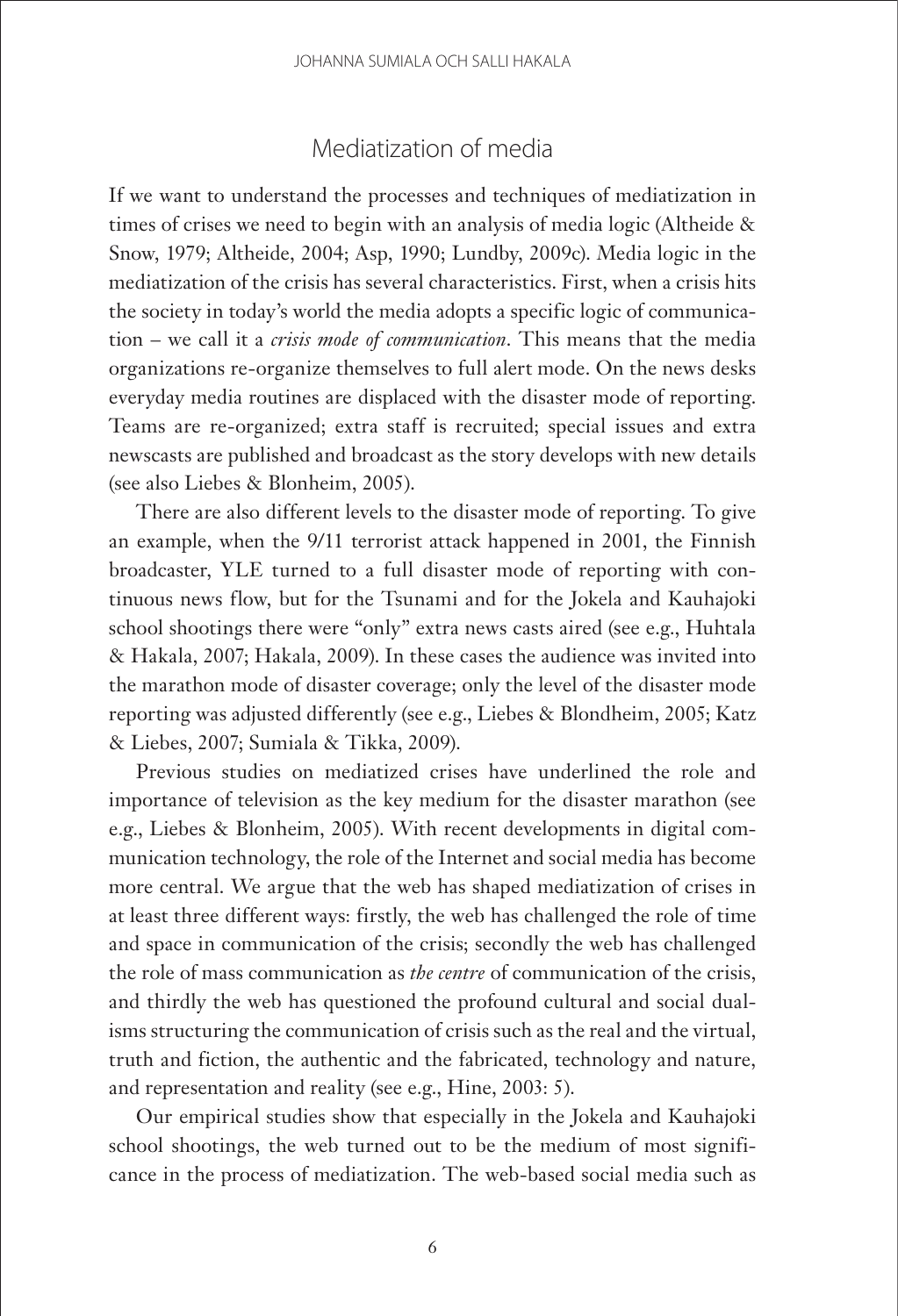YouTube, MuroBBS, IRC Gallery, and the media house websites played a key role in communicating the crises (Hakala, 2009; Sumiala, Hakala & Tikka, 2010). In the Asian Tsunami disaster *sukellus.fi* was a site of significant importance in disseminating information about the crisis long before the official society and the mainstream media woke up to the scale and seriousness of the tragic event (Huhtala, Hakala, Laakso & Falck, 2005; Hakala & Seeck, 2009).

Mediatization in the digital era also demands re-evaluation of the relationships between different media. The school shootings represent a shift from deadline to online mediatization. Among the distinctive features of this type of mediatization online are continuous updating and a blurring of the boundaries between the different media covering the crisis. In Asian tsunami, Jokela and Kauhajoki, the role of the audience was highlighted, as "grassroots journalists" produced online material on the disasters and nonprofessional images taken by camera phones were widely published in different media as evidence of the crisis (see e.g., Gillmor, 2006). The boundaries between producer, message and receiver were reshaped and redefined in the process of mediatization of these crises (Hakala, 2009; Raittila et al., 2008, 2009; Sumiala, Hakala & Tikka, 2010).

Yet another aspect in the mediatization of the crisis is the rise in the mediatization of mourning and grief (see e.g., Pantti & Sumiala, 2009). It is not only information flows that matter in the mediatization of the social performance of the crisis, but the role of emotions is also important. Following both the Jokela and Kauhajoki shootings, various mourning groups were activated on the Internet. Groups commemorating the victims were established after both incidents in IRC Gallery and Facebook. In the Kauhajoki case, the first Facebook group was founded on the day of the shooting. Our interpretation is that it was compassion for the victims of the school shootings and their families that served as a social adhesive in the mediatization of the mourning communities (Sumiala, Hakala & Tikka, 2010).

The Internet provides numerous opportunities for people to share emotions stirred by the crisis. A number of different virtual pilgrimage sites were created in both the Jokela and Kauhajoki cases. Anyone with Internet access could leave their condolences, light a candle or sign a condolence letter on these virtual sites of pilgrimage. (Sumiala, Hakala & Tikka, 2010). In the mediatization of the crisis the rituals of mourning are transferred and dispersed from one medium to another containing and following a logic that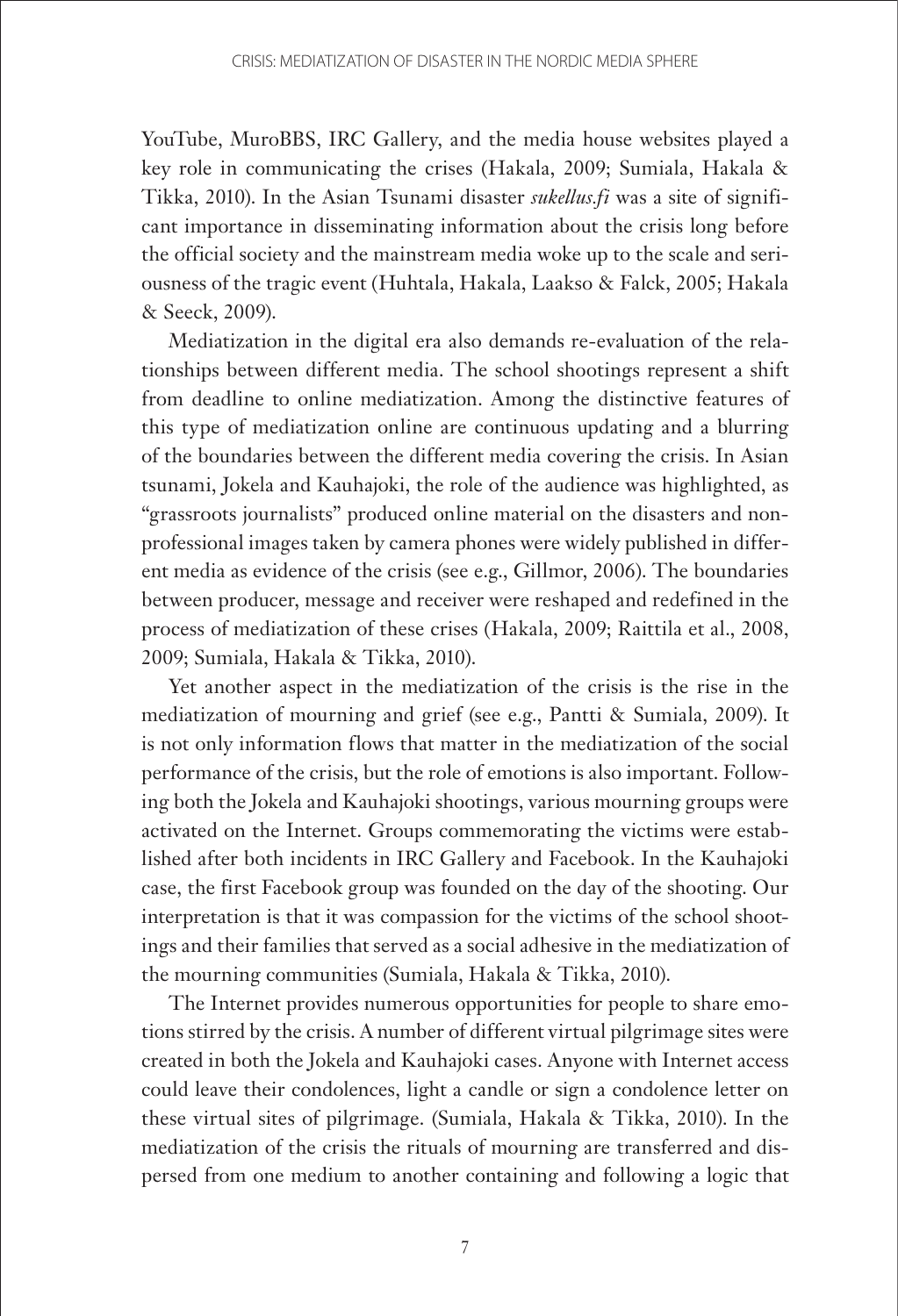is very consistent with, for example, that observed in the murder of Anna Lindh (Sumiala-Seppänen & Stocchetti, 2005).

Users of the Internet have a need to share their thoughts and discuss feelings provoked by an incident. Various online discussion forums, such as Suomi24, offered room and a space for these expressions in the school shootings. This type of mediatized communication in crisis could be characterized as therapeutic (Sumiala, Hakala & Tikka, 2010). In the Tsunami case the virtual site for therapeutic discussion, the *Thairy.net* discussion forum, was organized in Finland by the *Friends of Thailand* organization. After the Tsunami other new sites for discussion and peer support were also organized on the Internet to help people who had suffered from the crisis. One example was the *Tisei.org* forum, which was organized by the psychiatric research group at the University of Utrecht in Holland (Huhtala & Hakala, 2007). These sites can be considered as examples of innovative uses of the social media as well as examples of the media's ability to amalgamate with various non-media activities (rituals of mourning, virtual therapy) in the time of crisis.

#### Mediatization of the victimizer

One of the most important aspects to be considered in the analysis of the mediatization of the crisis is the actions of actors and organizations (see also Schofield Clark, 2009: 87). The crucial figure in the crisis is *the victimizer*, that is, if there is one to be pointed out. Our six cases vary in this sense. Especially in accidents such as the case of the sinking of the MV Estonia passenger vessel, the question of "the cause" is a very complex issue.

According to the official explanation given by the Joint Accident Investigation Commission of Estonia, Finland and Sweden, the disaster was caused by a technical failure. The visor forced the ramp partly open due to mechanical interference between the visor and the ramp, inherent in the design, and the visor fell into the sea, pulling the ramp fully open (MV Estonia, Final Report, 1997). The official report was published as late as in 1997. Speculations around the accident, the cause and rumors around "who to blame" began immediately after the sinking. The instant reaction was confusion. At first there was no visual evidence of the sinking vessel; neither were there proper lists of passengers, even though 1500 people were on the vessel. The accident took place in the outer territorial waters of Finland, yet it was under the Finnish local authority for rescue. The confusion about responsibility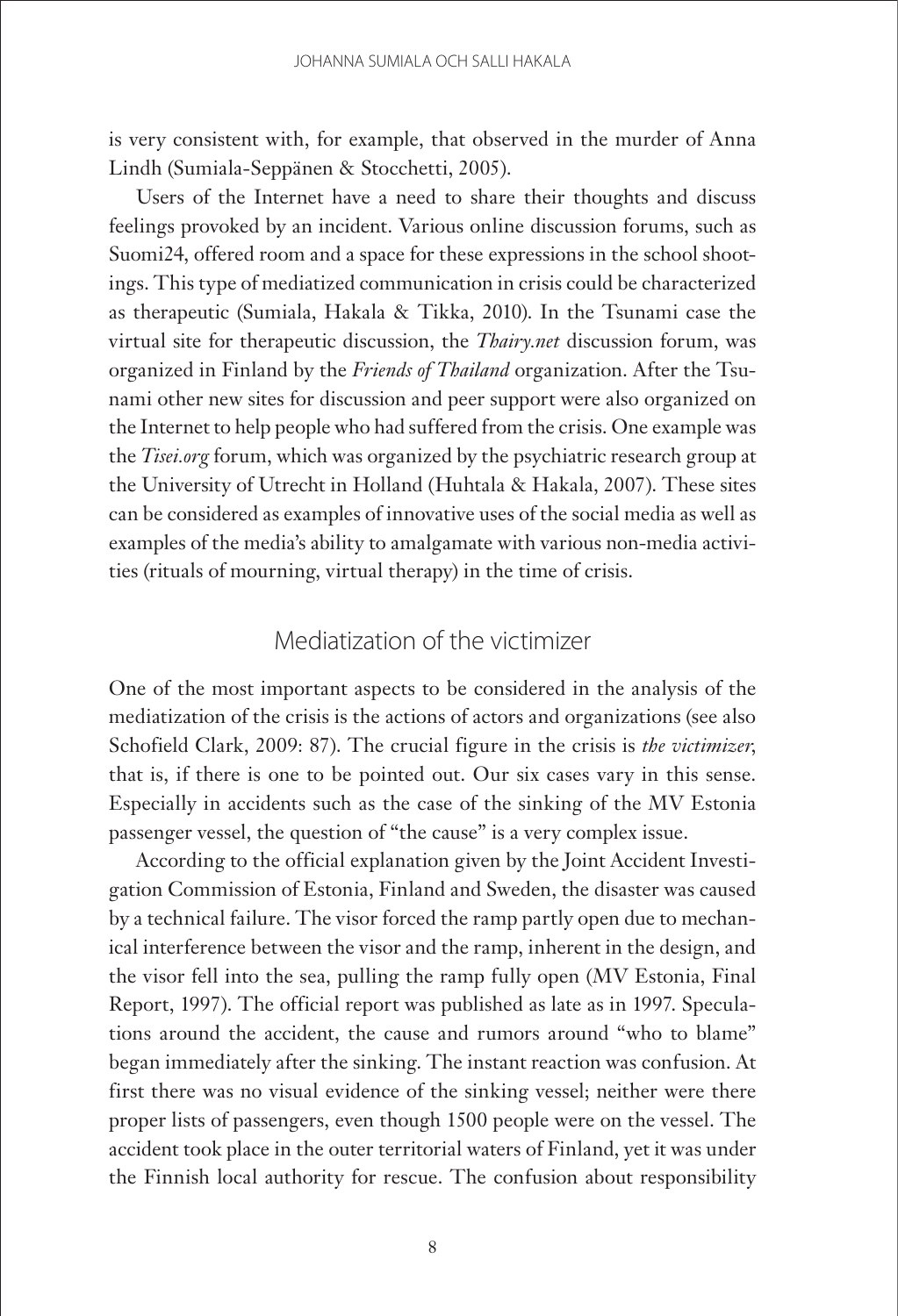over the territory resulted in problems in communication. Finnish officials (namely the Prime Minister) could not (or did not want to) take an active role in the international media, because it was thought in Finland that political and administrative responsibility did not belong to the Finnish authorities, but to the Estonian or even to the Swedish authorities as the passenger vessel was under Estonian flag, but the most of the victims were Swedish (Toivonen, 2003; Huhtala & Hakala, 2007). In this kind of a sensitive political situation, press conferences were organized in Finland (in Turku) but without any political elite on the scene, with only the Finnish sea rescue forces present.

After the acute rescue operation was finished, a heated media debate about the responsibility took place in the Nordic and Baltic media. Various conspiracy theories were expounded. The MV Estonia disaster was considered to be sabotage. There were also rumors about gun smuggling and a political conspiracy between Russia and Estonia. A German film was made of the post-mortem of the disaster (see e.g, Hakala & Pedak, 2010). This is to say that in the case of MV Estonia the mediatization of the crisis was shaped heavily by the debates over the cause of the catastrophe (see e.g. Raittila 1996; Hillve & Weibull, 1996).

In the case of the murder of Anna Lindh or the Jokela and Kauhajoki school shootings there was one person who could be identified as the killer. Anna Lindh was stabbed to death by a young Swedish man, who had an immigrant background. The stabbing took place in the middle of the day when Lindh was shopping with a friend in the Stockholm department store NK. The perpetrator was first sentenced to psychiatric care, but then put in prison to serve a life sentence for Ms. Lindh's murder.

The mediatization of the violent attack was not so much centered around the victimizer but rather the victim – Anna Lindh. Lindh's death was soon sacralized in the Swedish and Finnish media. In the visual narratives that were constructed out of her life she became the sacred victim who had given her life on behalf of the core values of Swedish society – freedom, human rights, gender equality and the idea of "*folkhem*" (Sumiala-Seppänen & Stochetti, 2005). The symbolic value of Lindh's death was underlined by the negative reaction to the publication of the image of Lindh lying on a stretcher, dead or dying.

The case of the Jokela and Kauhajoki shooters was totally the opposite. The gunmen turned out to be the most important sources of mediatization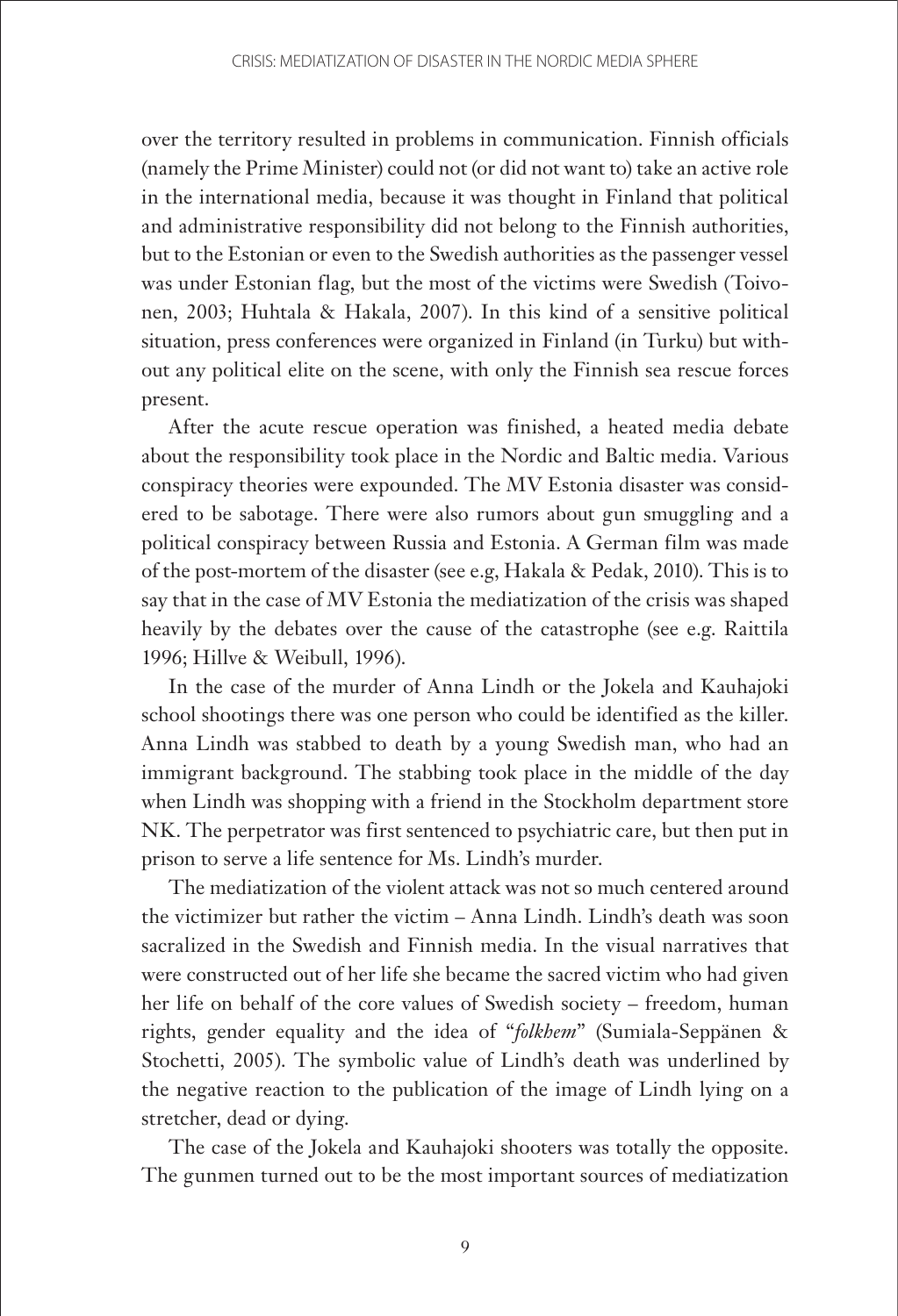of the crises (Hakala, 2009). The shooters planned and prepared their acts in a way that was easily mediatized in the media (Sumiala, Hakala & Tikka, 2010). It was powerful national and international media (YLE, MTV3, CNN, newspapers) that first confirmed the messages of the school shooting and created an impression of importance of the events with extra newscasts. Some users of social media already had given this information to reporters, but it was only after the mainstream media had confirmed the news that the messages began to disseminate on a new level confirming the mediatization effect. This is how the school shooting crises became mediatized not only on a national, but also on an international level. (Hakala, 2009; Sumiala & Tikka, 2009).

### Mediatization of the victim

In the mediatization of the victim the demand for visual, personalized stories of the victims is explicit. In every disaster that has victims, there is a great thirst for survival stories and for greater meaning. This is a peculiar dimension of the mediatization of the crisis (see e.g., Chouliaraki, 2006; Pantti & Sumiala, 2009; Hakala & Pedak, 2010). In the case of the Estonia, the Tsunami, and the school shootings, the mainstream media circulated an explicit number of images and interviews of the victims that had survived the attack. Plenty of visual material was also recycled on families and friends shocked by the tragic events (Sumiala, 2009). The role of the victims and witnesses in the crisis is to present opportunities for the public to identify with the suffering and loss. The stories and images of survivors aim at helping the audience to establish an attachment to the crisis on an emotional level. In other words, mediatization of the crisis helps bystanders to make sense of the tragedy and participate in collective mourning (see e.g., Boltanski, 1999; Chouliaraki, 2006). This too, is an important function of mediatization.

One of the most famous survival stories circulating in the Swedish media after the MV Estonia disaster was the story of Sara and Kent. It was written by reporters and it spread all over the world. Many international media organizations wanted to buy the story for film (see e.g., Nordström, 1996; Raittila, 1996; Huhtala & Hakala, 2007: 36-37). The MV Estonia accident provides another illustration of the symbolic dimension of the collective loss. The MV Estonia disaster occurred at the same time when crews were filming *Titanic*. We believe it is not exaggeration to say that the film Titanic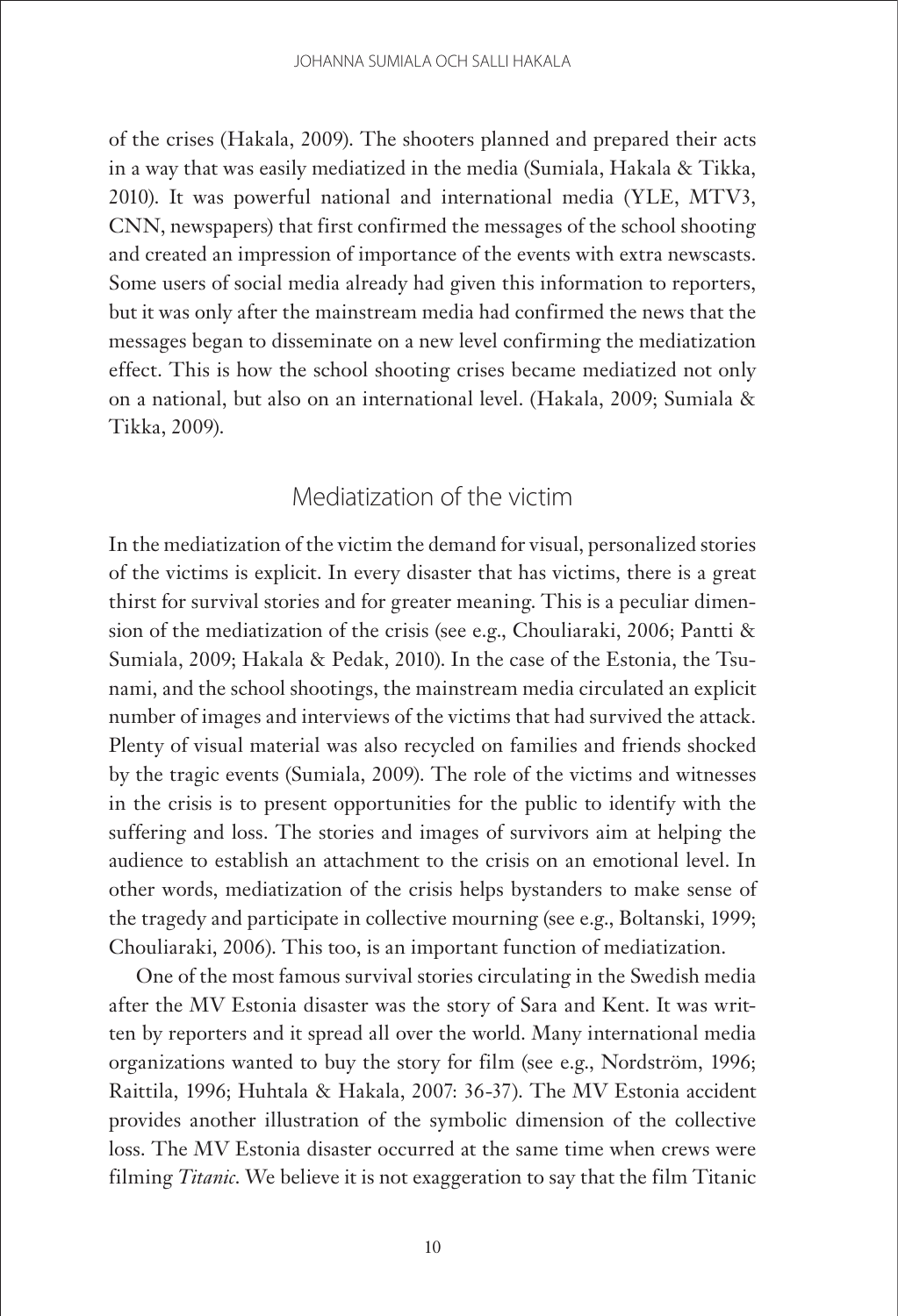sublimated the suffering of the Estonian people. The accident of the MV Estonia vessel was embedded with deep symbolic value. There is an old Estonian story in which a white ship is told to come and carry the Estonian people to freedom. The accident occurred only three years after the Estonian re-independence from the Soviet Union. The white ship, MV Estonia was for many the symbol of the whole nation and its freedom. From this perspective it is no surprise that the MV Estonia accident became a national catastrophe in a deeply traumatic manner (Hakala & Pedak, 2010).

Among the crucial questions in the analysis of the mediatization of the victim is to whom the media gives a voice, who is represented as an active agent, whose pictures are put in the story, and whose actions are followed? An analysis (Hakala, 2009) of the printed media on the Jokela and Kauhajoki school shootings shows that the shooters rose as the absolute primary actors in the media coverage of the crises. A thorough analysis of the Jokela media material reveals that the Jokela shooter was the most important source, as well as the actor, for media material. After him came the victims, students and teachers of the Jokela high school (Hakala, 2009: 70). The strong role given to the victimizer in the media also had consequences for the victims. The ones who had survived had to face the shooter repeatedly, in the images circulating in the media. The Kauhajoki case differs from the Jokela in this matter. On the Kauhajoki reporting, the authorities were given more visibility in the media. It was the official society that was contrasted to the shooter, not the victims. The most important official actors and sources, during the ten days following the attack in the Kauhajoki case, were the Interior Minister, the Chief of Investigation from the National Bureau of Investigation, and the Chief of Police (Hakala, 2009).

The question of representation in the mediatization of the victim also raises up the issue of the ethics. In the case of the Tsunami, there was an army of journalists at Helsinki airport hunting for interviews from the people who had survived the disaster and had been evacuated from Thailand. In the MV Estonia vessel disaster, journalists tried to get into hospitals to interview survivors. In cases such as Estonia, Tsunami and Jokela severe criticism was levelled against the way the media had attempted to mediatize the victims (Raittila, 1996; Huhtala & Hakala, 2007). According to the critiques there was not enough respect for individual suffering and need for intimacy in the time of personal tragedy. The most explicit criticism concerned unethical ways of gathering information, publishing of images that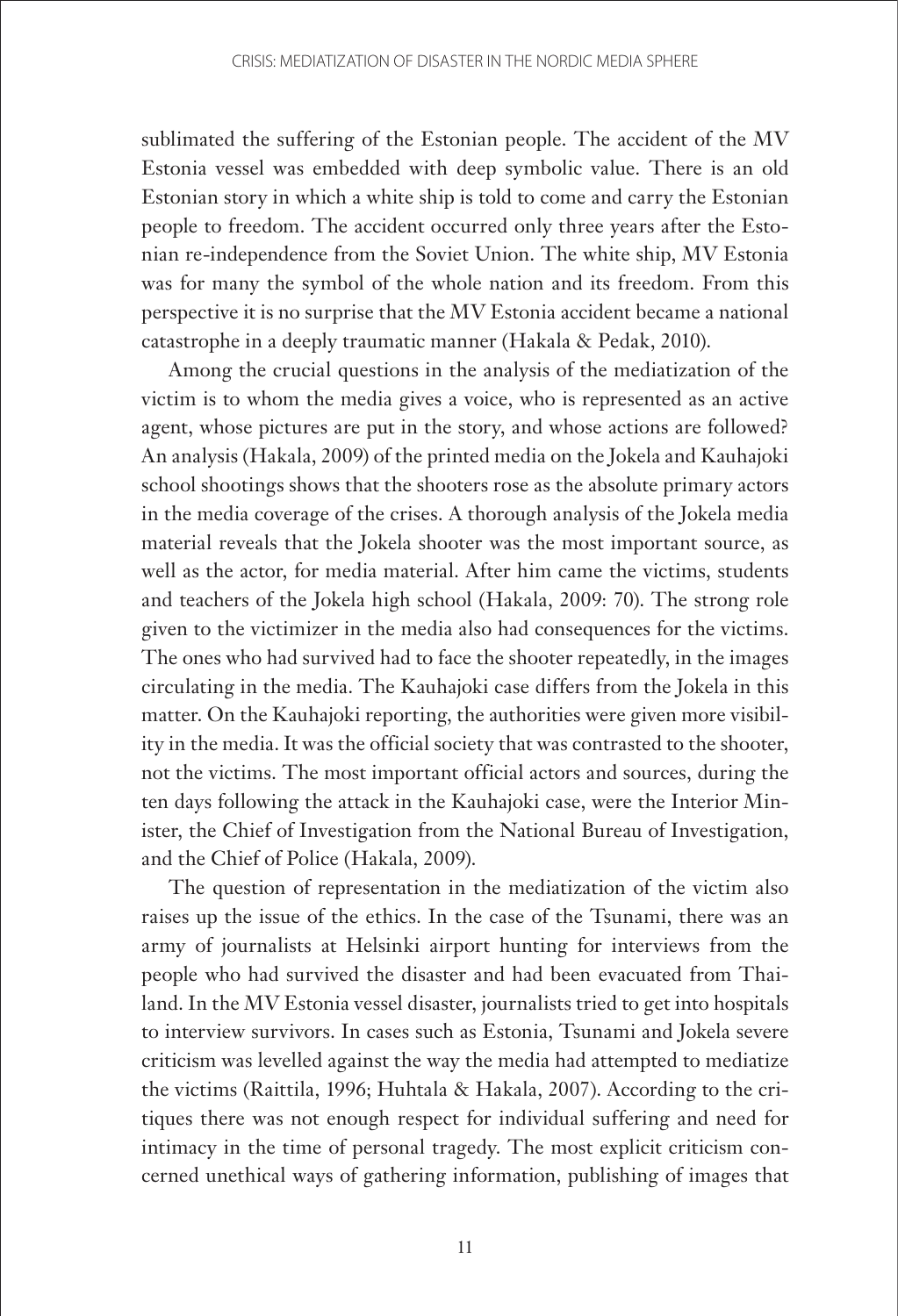had been perceived as humiliating and interviewing of underage informants who had been in shock and who had not been given permission to give interviews by their guardians.

## Conditions for mediatization

In contemporary media society, public crises are indeed always constructed by and through the media, which is why they are called *mediatized crises*. In a crisis mediatization affects all the key actors and parties involved. In this article we have focused namely on the media, the victimizer (or the cause) and the victim. Our six cases illustrate that mediatization of the crisis depends on several factors. First, mediatization takes slightly different forms depending on the type of the crisis. In the natural disaster, such as in the Tsunami, the number of the victims was great, but there was no individual cause for the catastrophe, but the nature. In the case of the sinking of the MV Estonia passenger vessel the question of the cause was more complex issue. Different types of explanations, accusations and speculations affected mediatization process. In the murder of Anna Lindh and in the Jokela and Kauhajoki school shootings there was an individual perpetrator who had committed a crime. In the cases of the school shootings, the media gave a large amount of visibility to the killer. The both killers were competent users of the social media. They also used their skills to disseminate their messages of hate and destruction before committing the crimes. In the case of the murder of Anna Lindh, the most explicit media visibility was given to the tragic fate of the minister. Lindh, not the perpetrator, was given the central role in the process of mediatization of her death. She became the sacred victim of the tragic event.

Hence, we argue that there is a relationship between the category of the victim and mediatization of a crisis. The general rule can be formulated in a following manner: the more the victims, the stronger the media's interest. The seriousness of the crisis is thus dependent on the number of deaths. Thousands of people were killed in the Tsunami, hundreds were drowned as the MV Estonia sank. But the numbers are not enough. Also important is the possibility to establish an attachment to the crisis, to identify with the suffering and loss. The history, place and context shape the process of identification (see e.g., Butler 2003). The unexpected death of the young person or the violent death of the political leader is considered to be a highly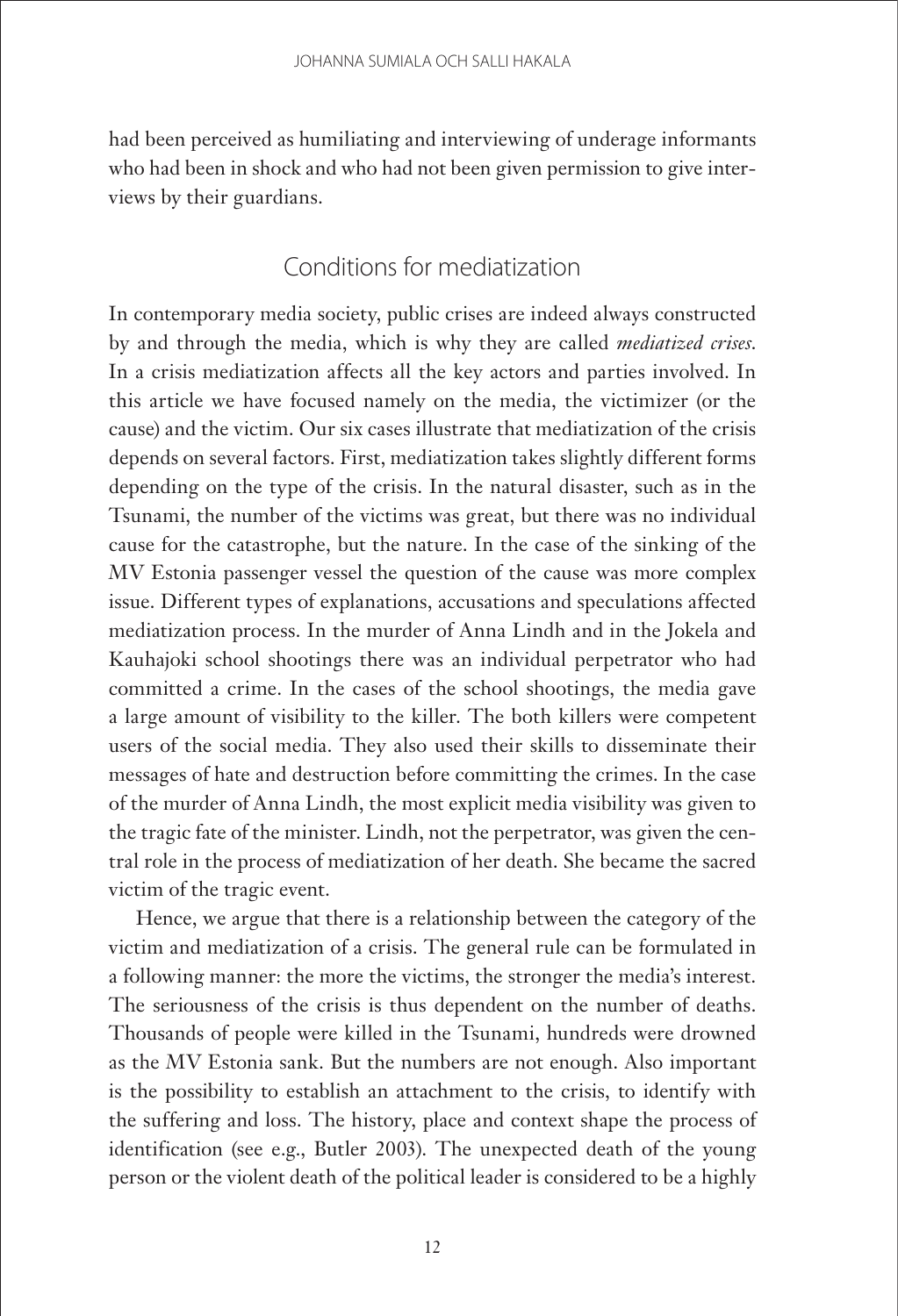tragic event in the logic of the media disaster (see e.g. Katz & Liebes, 2007). Among other victims, the Tsunami and the MV Estonia killed together thousands of tourists. Many in the Nordic countries can easily relate to the position of the tourist. Especially dramatic for a society is a crisis caused by the youth. The school shootings are sad examples of the crimes committed by young people. Also worth notifying is the physical context of these disasters; the school. The school carries deep symbolic meanings in a welfare society. The school has a crucial role in socializing young people to the core values of the Finnish society. The Jokela and Kauhajoki rampage shootings cost twenty lives, but they also violated the idea of the school as a safe place and the ideal of equal opportunities for all. From the symbolic perspective the rampage shootings revealed vulnerability of the society (Hakala, 2009; Sumiala & Tikka, 2009).

In the process of mediatization the role of the media (as a context, sphere and technology) is manifold. The media transforms a tragic news event into a crisis through a certain logic the catastrophe mode of reporting, a specific media logic that is activated in crisis situations (Liebes & Blondheim, 2005). The mediatized crisis demands personal, dramatic and shocking stories. New angles, images and people are required to keep the disaster mode alive. Also the technology matters as a context and a means of crisis communication. Our six empirical cases illustrate that especially in the crises of the new millennium the role of the Internet and social media has become more crucial. In the most recent crises: Tsunami, Jokela and Kauhajoki school shootings, the media logic has been shaped by digital communication technology and the Internet (Huhtala et al., 2005; Mörä, 2005). Alongside media professionals from large media houses, the users of the Internet also took an active role in communicating about the crisis.

The Internet in this sense extended the natural limits of mainstream media communication capacities, an important aspect of mediatization. From the perspective of the victims the media also provided a substitute for social activities and social institutions and amalgamated with certain traditionally non-media activities in social life by offering a space to establish sites of mourning and grief as well as peer-support. In other words, the media offered people a ritual time and space to express emotions of grief, sorrow and shock in the time of crisis. This is a dimension we could name mediatization of emotions (see also Schofield Clark, 2009: 87).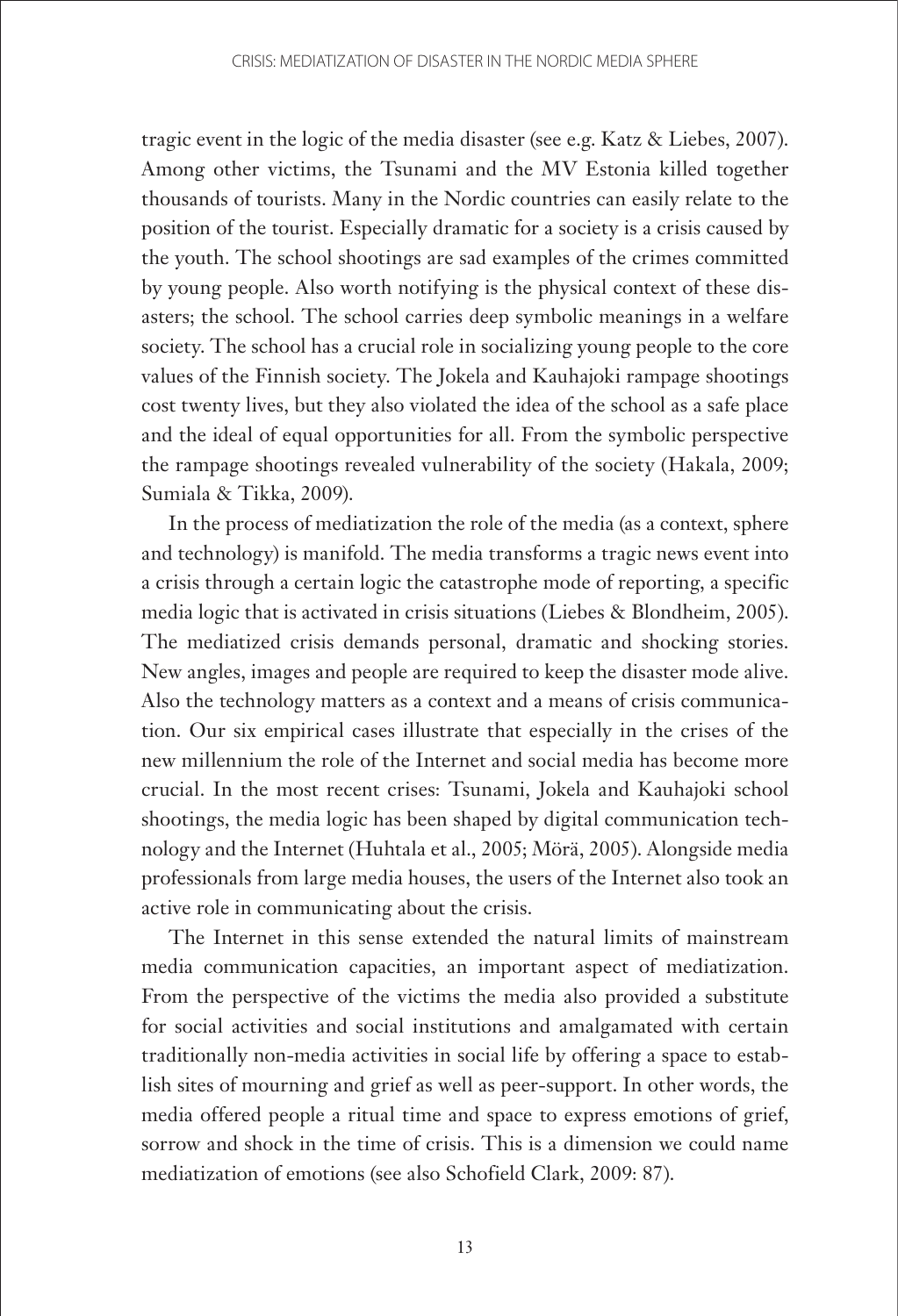However, it should be recognized that not all catastrophes and disasters transform into mediatized crises. We have argued in this article that to qualify as a mediatized crisis the news event has to have strong visual, affective and dramatic implications. The role of the victim as a visible and a visual evidence and a reference point to identification is crucial in this sense. The role of the victimizer is also important, if only there is one. The disaster mode of reporting demands dramatic details as material for mediatization. This is why the MV Estonia ship accident, the murder of Anna Lindh, the Asian Tsunami, and the Jokela and Kauhajoki shootings all qualify as mediatized crises. They all had victims to show to make out of the disaster story; in many of them there was also a perpetrator or speculation about the cause.

The question of the Nokia water crisis is more complicated issue. It was not that the accident was a minor incident. Fresh water is fundamental for human well-being. Contamination of the water can have serious consequences; it can even cause deaths. The number of people who became ill because of the contaminated water was fairly high, nearly 10 000 people; some people even died because of the contaminated water. The crisis turned catastrophic because the local people did not know for five days that the water was so contaminated and contagious that only one glass of water could induce a diarroea and other stomach aches. The authorities were slow in distributing information and taking political responsibility over the crisis. Thousands of suffering children, adults and aged women/men were sick, some of them for many months. Finally, it was discovered that the contamination was caused by technical and human error. Someone had made a mistake at the waterworks. Nevertheless the media interest, especially on the national level, was noticeably weak (Seeck, Lavento & Hakala, 2008). Why?

In order to explain the lack of mediatization in the Nokia case we have to go back to "the cause", responsibility and to the victims. Firstly, visual, personalized stories with high dramatic value were mostly absent in the media coverage of the crisis. The victims of the Nokia water crisis, sick people vomiting and suffering from diarrhoea in their homes were mostly invisible on the news. (Seeck, Lavento & Hakala, 2008). There were only two dramatic peaks in the national news media. The first example of the dramatic moment took place on Finnish Independence Day, December 6<sup>th</sup>. The political, economic and cultural elite was celebrating the 90<sup>th</sup> anniversary of Finland. This media event was dramatized in the news against the Nokia town hospital crowded with sick people suffering from diarrhoea. The dramatic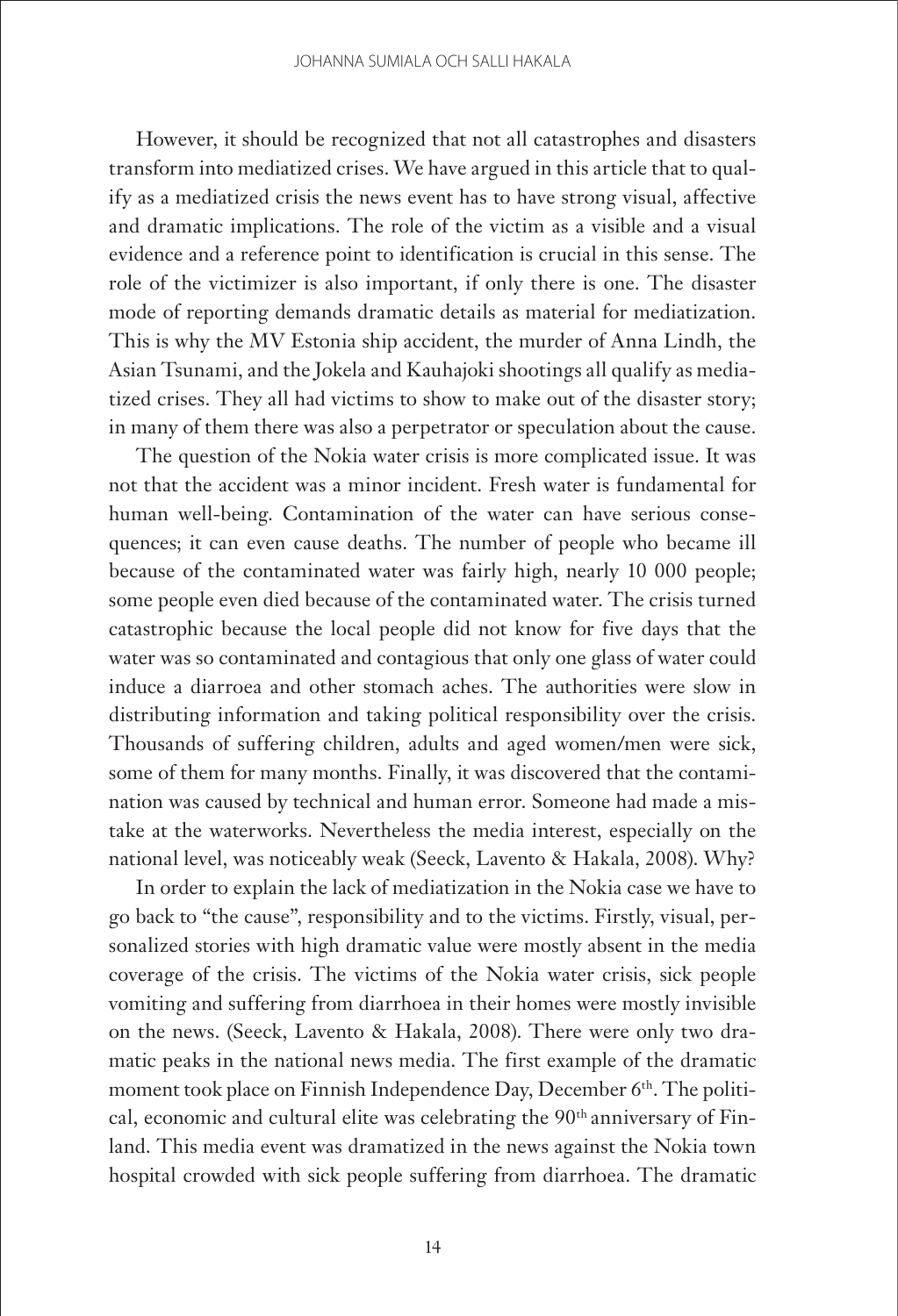conflict with ideals and the reality of the welfare state was communicated by contrasting the sick citizens against the elites celebrating the Nation. The other dramatic moment was reached when the armed forces joined the town rescue forces to deliver clean water to inhabitants. It was as if civil society could not manage on its own to deliver clean water. The army with water tanks also offered visual material for the media to illustrate the crisis (Seeck, Lavento & Hakala 2008). Secondly, the media had difficulties in handling the issue of responsibility. There was no sole individual or institution to blame for the accident – no face for the victimizer or for "the cause". An illegal pipe connecting the water supply and the waste water system had been in place for 20 years. However, even after careful police examination no one could tell who had built this pipe and made the mistake at the first place during the time of the reconstruction of the waterworks. So, the crisis was a result of technical and human error. The bureaucrats and the political leaders on the local level were unprepared or unwilling to take political responsibility over the catastrophe. As a result the national media lost its interest and the catastrophe was soon converted into a local problem and an information crisis (Seeck, Lavento & Hakala 2008).

Finally, from the point of view of the audience, it is difficult to escape mediatized crises in the media society, but it is only so much humiliation, blood and flesh we can take as we read and watch the disaster news while sitting at our breakfast tables or watching the evening news or surfing on the Internet. One of the crucial dilemmas for the media and other parties involved in the mediatization of the crisis is the following: how to mediatize a crisis in case there are no dead or visibly wounded victims available, or in case the ones available are the kinds we do not want to see or hear about? In the end the mediatization as a media-related cultural and social practice is always dependent on the fact that the crisis does not appear too disgusting to us. Otherwise there is a danger that we will just close our eyes from it. And that for the media society would be the crisis of the worst kind. Nonmediatizible.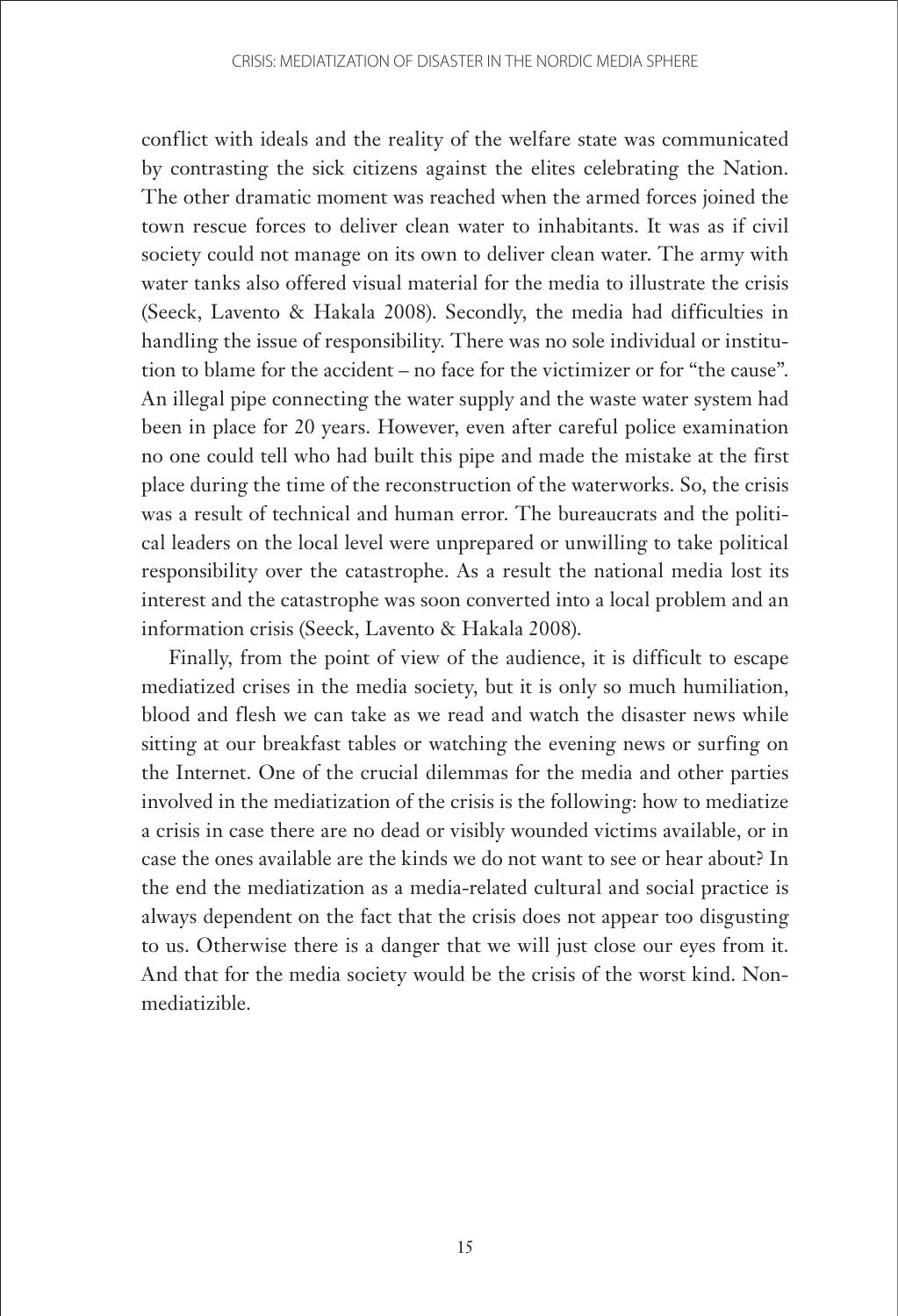## References

- Altheide, D. L. (2004). Media Logic and Political Communication. *Political communication*, 21 (3), 293–296.
- Altheide, D.L. (2009). Terror Post 9/11 and the Media. New York: Peter Lang.
- Altheide, D. L., & Snow, R. P. (1979). *Media Logic.* Beverly Hills. Sage.
- Asp, K. (1990). Medialization, Media Logic and Mediarchy. *Nordicom Review*, 11(2), 47–50.
- Appadurai, A. (2006). *Fear of Small Numbers. An Essay on the Geography of Anger.* Durham and London: Duke University Press.
- Bauman, Z. (2006). *Liquid Fear*. Cambridge: Polity Press.
- Beck, U. (1997). *The Reinvention of Politics. Rethinking Modernity in the Global Social Order*. Cambridge: Polity.
- Butler, J. (2003). *Precarious Life: The Powers of Mourning and Violence*. London: Verso.
- Castells, M. (2009). *Communication Power*. New York: Oxford University Press.
- Chouliaraki, L. (2006). *The Spectatorship of Suffering*. London: Sage.
- Cottle, S. (2005). Mediatized Public Crisis and Civil Society Renewal: The Racist Murder of Stephen Lawrence. Crime Media Culture, 1(1), 49–71.
- Cottle, S. (2006a). Mediatized Conflict. Maidenhead: Open University Press.
- Cottle, S. (2006b). Mediatized Rituals: Beyond Manufacturing the Consent, *Media, Culture and Society*, 28(3), 411–432.
- Cottle, S. (2008a). *Global Crisis Reporting*. MAIDENHEAD, Berkshire:Open University Press/McGraw-Hill.
- Cottle, S. (2009). *Global Crisis Reporting. Journalism in the Global Age*. New York: Peter Lang.
- Couldry, N. (2008). Mediatization or Mediation? Alternative Understandings of the Emergent Space of Digital Storytelling, *New Media and Society*, 10(3), 373–391.
- Furedi, F. (2004). *Therapy Culture: Cultivating Vulnerability in an Uncertain Age.* London: Routledge.
- Giddens, A. (1990). *The Consequences of Modernity*. Cambridge: Polity Press.
- Hakala, S. (2009). *Koulusurmat verkostoyhteiskunnassa. Analyysi Jokelan ja Kauhajoen kriisien viestinnästä*. Helsingin yliopisto: CRC/Viestinnän laitos.
- Hakala, S. and Seeck, H. (2009). Crisis and Web-enabled Agency in Practice: Cases Sukellus.fi and Thairy.net, in U. Kivikuru and Nordin, L. (eds.) *After the Tsunami*. Göteborg: NordiCom, 171–87.
- Hakala, S. & Pedak, M. (2010). Kriisin uhrit. Akuutin kriisitilanteen johtaminen mediayhteiskunnassa. (unpublished monograph, forthcoming).
- Hillve, P. & Weibull, L. (1996). Estoniakatastrofen, massmedierna och allmänheten: en intervjuundersökning av den svenska allmänheten. Stockholm: Styrelsen för psykologiskt försvar. Rapport: 168-6.
- Hine, C. (2003). *Virtual Ethnography*. London: Sage.
- Hjarvard, S. (2008). The Mediatization of Society. A Theory of the Media as Agents of Social and Cultural Change. Nordicom Review, 29(2), 105–134.
- Hjavard, S. (2009). Soft Individualism: Media and the Changing Social Character, in Lundby K. (ed.) *Mediatization. Concepts, Changes, Consequences*. New York: Peter Lang, 159–177.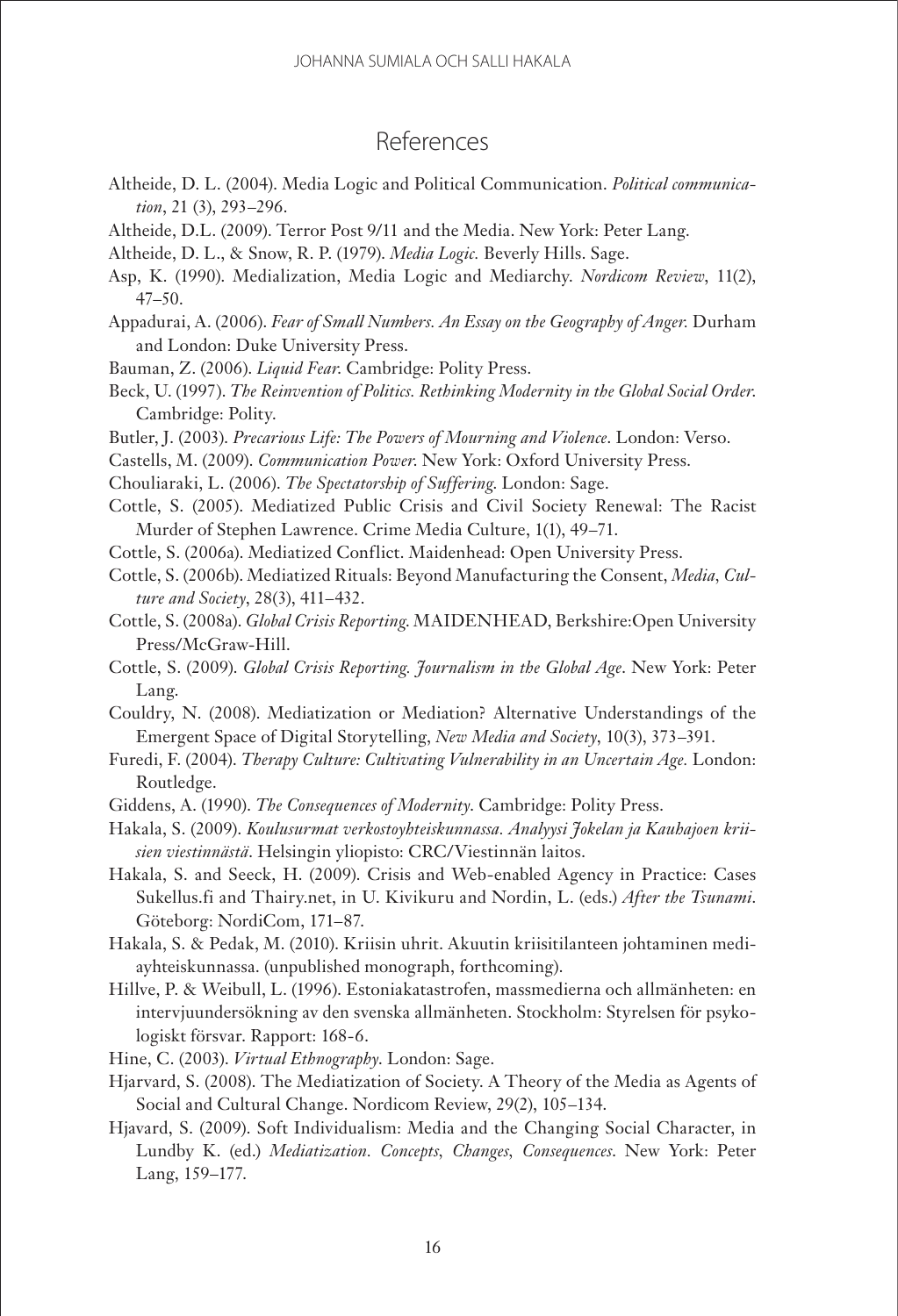- Huhtala, H., Hakala S., Laakso, A, and Falck, A. (2005). *Tiedonkulku ja viestintä Aasian hyökyaaltokatastrofissa.* VNK 7/2005. Helsinki: Valtioneuvoston kanslia.
- Huhtala, H. and Hakala, S. (2007). *Kriisi ja viestintä. Yhteiskunnallisten kriisien johtaminen julkisuudessa.* Helsinki: Gaudeamus.
- Katz, E. and Liebes, T. (2007). No more peace! How Disaster, Terror and War have Upstaged Media Events, *International Journal of Communication,* 1, 157–166. Downloadable from http://ijoc.org
- Kivikuru, U. & Nord, L. (eds.) (2009). After the tsunami. Crisis Communication in Finland and Sweden. Göteborg: Nordicom.
- Krotz, F. (2009). Mediatization: A Concept with which to Grasp Media and Societal Change, in Lundby, K. (ed.) *Mediatization. Concepts, Changes, Consequences*. New York: Peter Lang, 21–40.
- Liebes, T. and M. Blondheim (2005). 'Myths to the Rescue. How Live Television Intervenes in History', in Rothenbuhler, E. and Coman, M. (eds.) *Media Anthropology.* Thousand Oaks and London: Sage.
- Livingstone, S. (2009). Foreword: Coming to Terms With 'Mediatization', in Lundby, K. (ed.) *Mediatization. Concepts, Changes, Consequences*. New York: Peter Lang, ix–xi.
- Lundby, K. (2009a). Introduction: 'Mediatization' as Key, in Lundby, K. (ed.) *Mediatization. Concepts, Changes, Consequences.* New York: Peter Lang, 1–18.
- Lundby, K. (2009b). Conclusion: Consensus and Conflict, in Lundby, K. (ed.) *Mediatization. Concepts, Changes, Consequences.* New York: Peter Lang, 293–303.
- Lundby, K. (2009c). Media Logic: Looking for Social Interaction, in Lundby, K. (ed.) *Mediatization. Concepts, Changes, Consequences.* New York: Peter Lang, 101–119.
- McQuail, D. (2006). On the Mediatization of War. *The International Communication Gazette*, 68(2), 107-118.
- MV Estonia, Final Report (1997). The Joint Accident Investigation Commission of the Estonia, Finland and Sweden: Government of the Republic of Estonia.
- Mörä, T. (2005). Tsunami suomalaisessa mediassa. Helsinki: University of Helsinki, Communication Research Centre CRC.
- Nordström, G.Z. (1996). Tidningssidans dramaturgi. *Nordicom Information,* 1, 23–38.
- Pantti, M. and Sumiala, J. (2009). Till Death do Us Join: Media, Mourning Rituals and the Sacred Centre of the Society', *Media, Culture and Society,* 31(1), 119–135.
- Raittila, P. (1996). *Uutinen Estonia: kriisiviestintä ja journalismin etiikka koetuksella*. Tampere: Tampere University Press.
- Raittila, P., Johansson, K., Juntunen, L., Kangasluoma, L., Koljonen, K., Kumpu, V., Pernu, I. and Väliverronen, J. (2008). *Jokelan koulusurmat mediassa.* Tampereen yliopisto. Journalismin tutkimusyksikkö/Tiedotusopin laitos Sarja A 105/2008.
- Raittila, P., Haara, P., Kangasluoma, L., Koljonen, K., Kumpu, V. and Väliverronen, J. (2009). *Kauhajoen koulusurmat mediassa*. Tampereen yliopisto. Journalismin tutkimusyksikkö/Tiedotusopin laitos Sarja A 111/2009.
- Rodriquez, H., Quarantelli, E. and Dynes R. (2007). Handbook of Disaster Research. New York: Springer.
- Schofield Clark, L. (2009). Theories: Mediatization and Media Ecology, in Lundby, K. (ed.) *Mediatization. Concepts, Changes, Consequences*. New York: Peter Lang, 85–100.
- Schulz, W. (2004). Reconstructing Mediatization as an Analytical Concept. *European Journal of Communication*, 19 (1), 87-101.